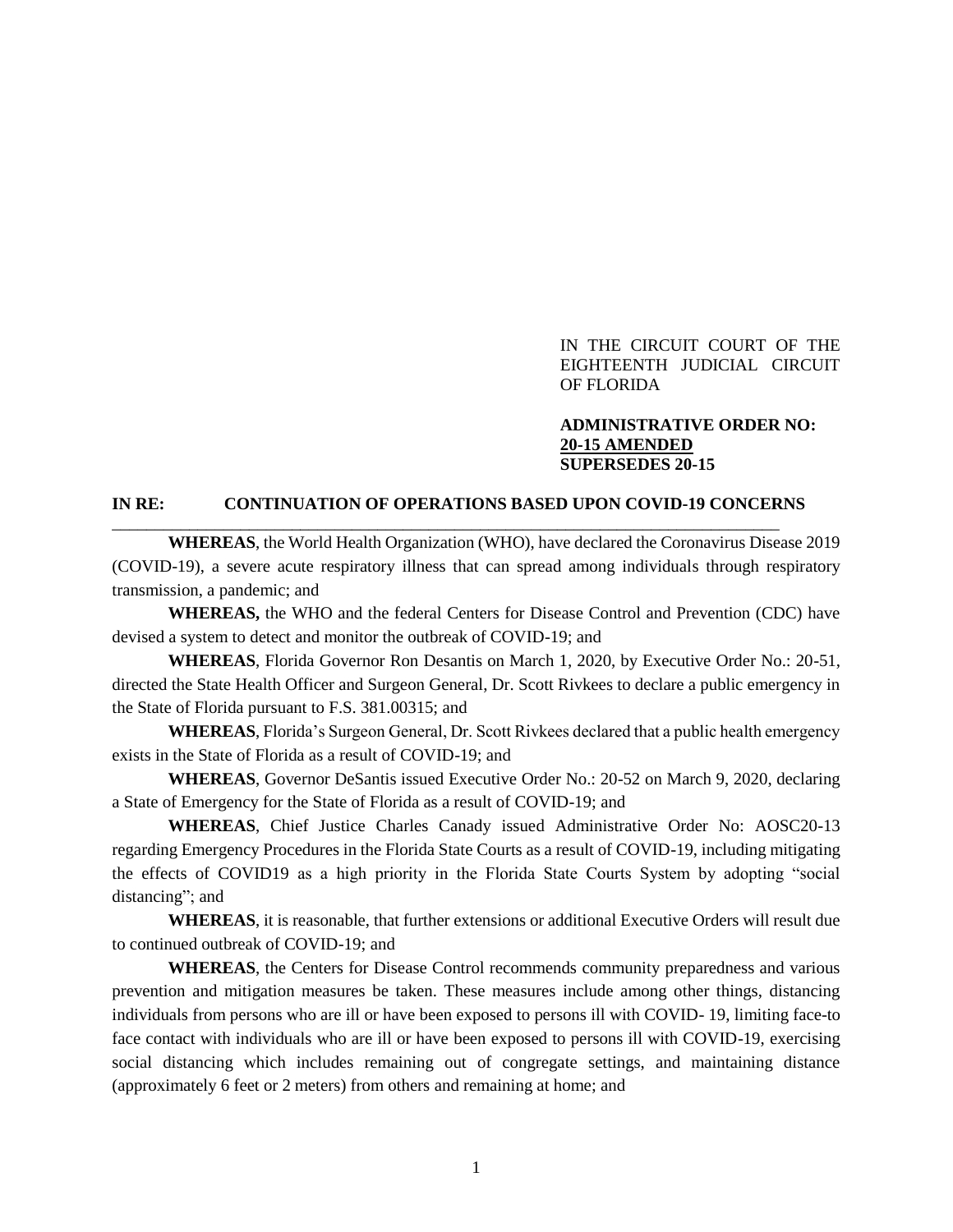**WHEREAS,** the John E. Polk Correctional Facility in Seminole County and the Brevard County Jail Complex in Brevard County houses inmates in a correctional setting, which by its nature includes close housing with other inmates and close contact with other individuals in the legal community; and

**WHEREAS,** court appearances by persons most often results in the gathering of large groups of persons; and

**WHEREAS,** measures are needed within the judicial setting to address the confinement and court appearances of persons who may be ill, who have been exposed to COVID-19 or persons ill with COVID-19;

**THEREFORE**, pursuant to Rule 2.215, Florida Rules of Judicial Administration, charging the Chief Judge with ensuring the efficient and proper administration of all courts within the circuit, and as an ongoing effort to mitigate the effects of COVID-19 on the courts and its participants, the Court orders as follows,

## **IT IS HEREBY ORDERED** that:

The following provides direction for all criminal proceedings and civil proceedings until April 15, 2020, or as provided by a subsequent order, to the Judges, Clerk, Attorneys, Sheriff and litigants as to:

## 1. REMOTE APPEARANCES

- a. All in-custody initial appearances, arraignments, VOP arraignments, early resolution cases, bond hearings and shall be conducted by remote appearance via video conferencing at the jail. An in-custody plea may be treated like a bond hearing. Juvenile Detention proceedings shall be conducted by remote appearance via video conferencing at the jail in Brevard County. Juvenile Detention proceedings shall be conducted at the Juvenile Justice Center in Seminole County, Monday through Friday and otherwise conducted by remote appearance via video conferencing at the jail.
- b. All Baker Acts and Marchman Acts hearings shall proceed via video conferencing or telephonically. Emergency Guardianship matters and Risk Protection Order Hearings shall proceed via video conferencing or telephonically in Brevard County. Emergency Guardianship matters and Risk Protection Order Hearings shall proceed at the Juvenile Justice center in Seminole County Monday through Friday and otherwise conducted by remote appearance via video conferencing on the weekend.
- c. The Sheriff shall notify the Clerk, the Court, the office of the State Attorney and counsel for the defendant, upon receipt of information where an arrestee/inmate is associated with a med alert address or otherwise symptomatic.

## 2. STIPULATED BOND MODIFICATIONS

- a. In any case identified for Remote Appearance, whether a Circuit or County court case, wherein release from custody is thought to be in the best interest of the inmate population and which will not have a detrimental effect upon the safety of the public, the State and Defense may submit a *Stipulated Request for Release from Custody with Conditions*
- b. The Clerk shall submit all submitted Motions and Proposed Orders to the Judge whose division the case is assigned.
- c. Should a Stipulated Request for Release from Custody with Conditions be Granted by the Court, the State and Defense may revisit the conditions of pretrial release and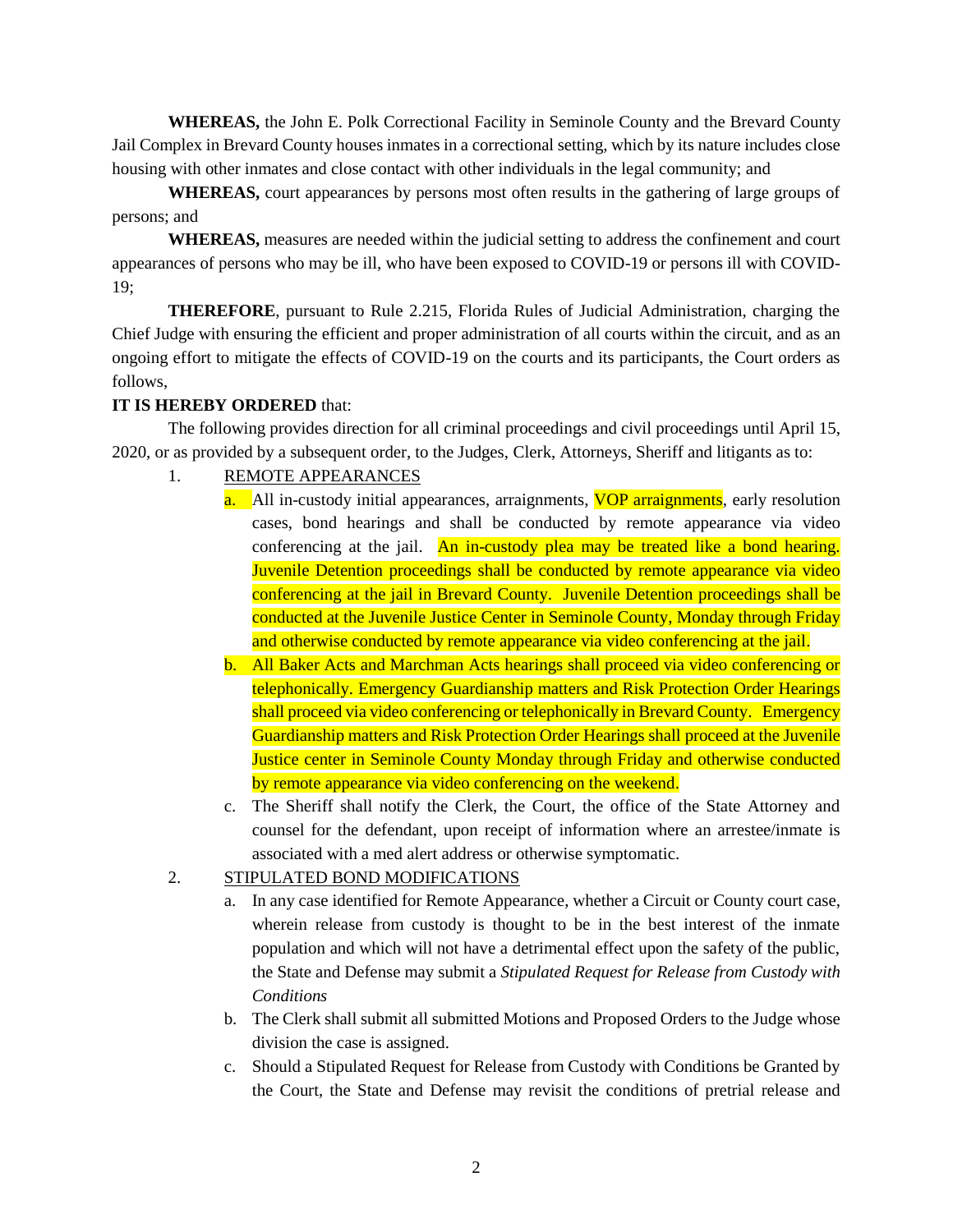request the Court modify the defendant's Pre-trial release if it is determined the defendant's health no longer warrants the release for the protection of the inmate population or as a person warranting social distancing.

- 3. CRIMINAL PROCEEDINGS DEALING WITH OUT OF CUSTODY DEFENDANTS
	- a. All out of custody defendants' appearances for docket soundings, pretrials, docket reviews, and calendar calls shall be continued until after April 15, 2020, or as provided by subsequent order. All out of custody defendants' appearances shall be waived for arraignments, including VOP arraignments.
	- b. Requests for continuance will be accepted without signature of the defendant provided they are signed by counsel for the defendant.
	- c. Any time periods involving the speedy trial procedure shall be suspended until April 15, 2020, or as provided by subsequent order. The suspension of time limits for involving the speedy trial procedure shall restore additional days equal to the number stated herein.
	- d. Any other nonemergent hearing may move forward, providing the parties appear telephonically.

# 4. INJUNCTIONS

- a. All domestic violence, repeat violence, dating violence, stalking, sexual violence, dating violence, vulnerable adult injunctions, and cyberstalking injunction hearings relating to the safety of an individual shall proceed via video-conferencing or telephonic calls. Any current temporary injunction shall remain in place until the date of rescheduled hearing. Any temporary injunction that is granted between the date of this administrative order and April 15, 2020, shall remain in place until the hearing on the permanent injunction is scheduled.
- b. Any Petition for Temporary *exparte* injunctions which includes domestic violence, repeat violence, dating violence, stalking, sexual violence, dating violence, vulnerable adult and cyberstalking will continued to be addressed at the Courthouses in Brevard County and Seminole County. Should said petition be granted, all time limits shall be pursuant to 4a. of this administrative order.

## 5. PROPERTY CASES

- a. All foreclosure sales, hearings and nonjury trials shall be suspended until April 15, 2020, or as provided by subsequent order. The proceeding shall be scheduled to the next available date after April 15, 2020.
- b. All eviction, ejectment or writs of possession, unlawful detainers proceedings including the initial paperwork for these matters shall be suspended until April 15, 2020, or as provided by subsequent order.
- c. Any time periods involving service or scheduling a hearing shall be suspended. The Sheriff and all Process Servers are directed to suspend all service of process for these types of proceedings during this time. The suspension of time limits for service shall restore additional days equal to the number stated herein.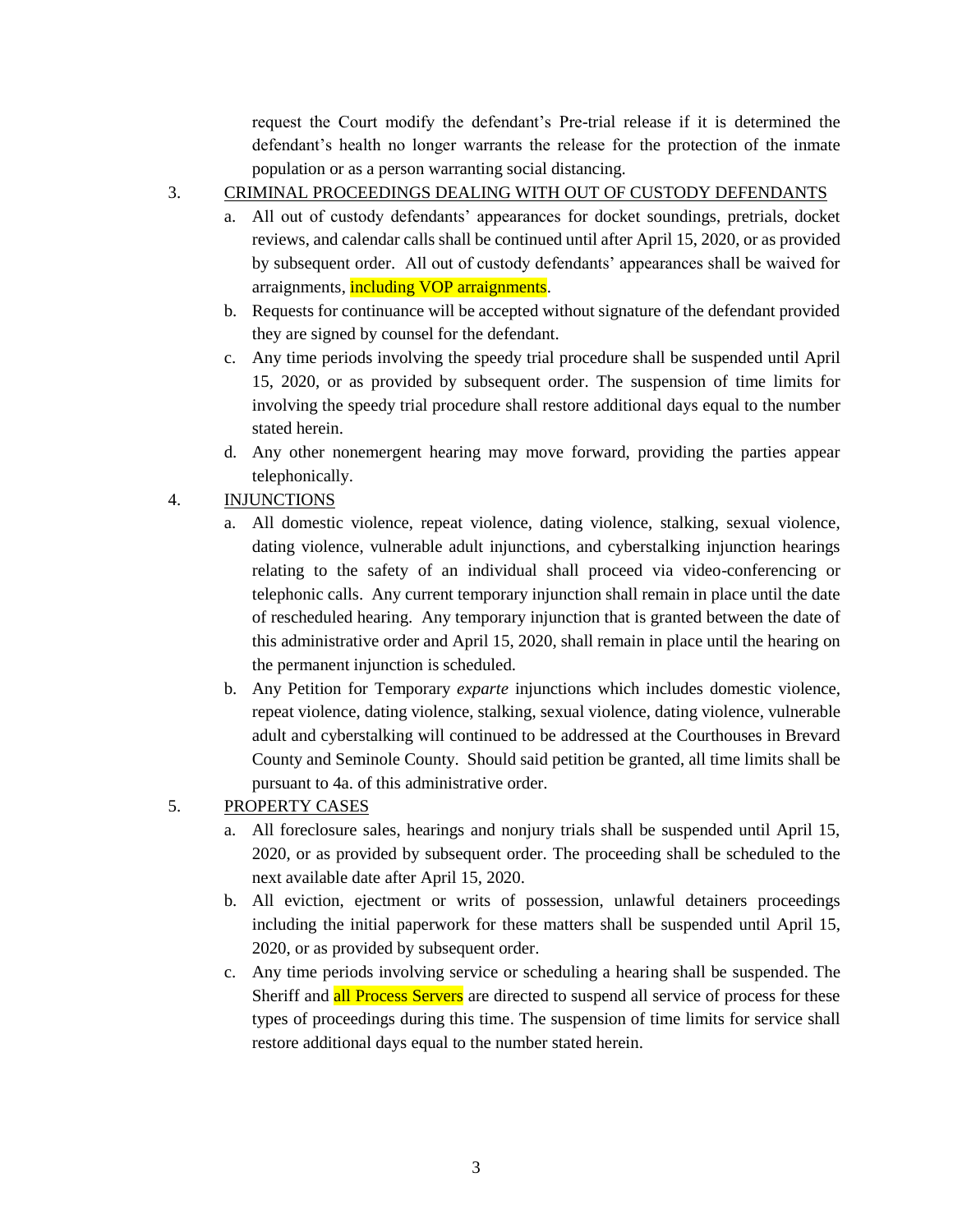#### 6. COUNTY COURT CIVIL PROCEEDINGS

- a. All small claim case management and/or pretrial conferences and trials are to be suspended for 30 days and recommence after April 15, 2020 or as provided by subsequent order.
- b. All hearings for civil traffic infractions shall be suspended until after April 15, 2020. The traffic hearings will be rescheduled and re-noticed with a new court date to take place after April 15, 2020. Any time periods involving scheduling the hearing for a civil traffic infraction shall be suspended. The suspension of time limits for scheduling said hearing shall restore additional days equal to the number stated herein.

### 7. CIVIL FAMILY DEPENDENCY PROCEEDINGS

- a. All contested Family Cases shall be rescheduled after April 15, 2020 or as provided by subsequent order. However, if parties and their attorneys stipulate in writing, evidentiary hearings and trials in Family cases may be heard telephonically.
- b. All Civil and Family Motions that do not require testimony or the presentation of exhibits may be scheduled through the assigned Judge's Judicial Assistant to be heard telephonically.
- c. All Dependency Shelters shall proceed as normally scheduled before the Dependency Judges or their designee. However, attendance at Shelter hearings shall be limited to only the parties involved and their attorneys. Minors should not be brought to shelter hearings.
- d. All Department of Revenue hearings shall be cancelled for 30 days and rescheduled to take place after April 15, 2020, or as provided by subsequent order. The Department of Revenue shall be responsible for notifying all parties of the continuance and the newly rescheduled court dates.
- e. All civil family adoptions, name changes and uncontested divorces shall be continued and rescheduled after April 15, 2020 or until further ordered by this court.
- f. In all family and juvenile mediations, parties and their attorneys may appear telephonically for the mediation. Any mediation agreement may be signed electronically and confirmed via email by the parties during mediation. The parties' emails shall be filed in the court file and considered as confirmation of the settlement agreement, should it be necessary for enforcement.
- g. Any other nonemergent hearings may move forward, providing the parties appear telephonically.

### 8. PROBLEM SOLVING COURTS

- a. Veterans' Court, Mental Health Court (Felony and Misdemeanor), and Drug Court (Adult and Juvenile) are continued until April 15, 2020, or as provided by subsequent order.
- 9. Each division shall notify the Clerk of court of the rescheduled dates to continue any of the court events indicated above.
- 10. The Court by this administrative order directs Judicial Assistants to re-notice all parties of the new date for any civil proceeding or criminal hearing.